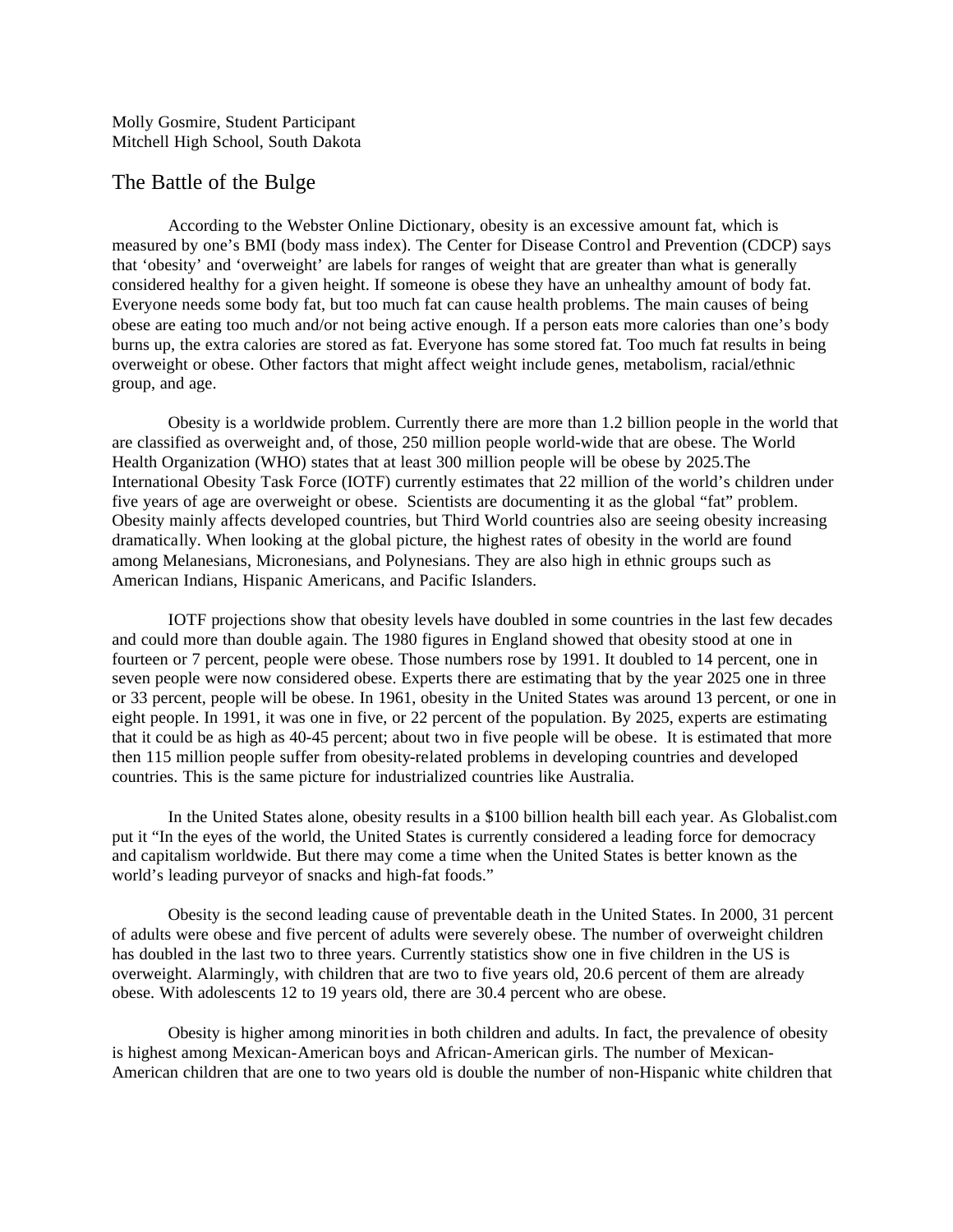are the same age*.* Non-Hispanic, African American girls also exhibited a higher prevalence of obesity than non-Hispanic white girls.

According to the American Heart Association, for children aged two to five in the United States, the percentage rate of obesity is over ten percent, up from seven percent in 1994. New statistics are showing that nearly four million children ages six to 11, and 5.3 million young people ages 12 to 19, were overweight or obese in 2002. "Some kids are drinking a liter or two liters of soda a day. In 10 to 30 years, the incidence of heart disease, stroke and diabetes are just going to be astronomical," said Cochran, a member of the task force on obesity for American Academy of Pediatrics.

 It is a fact that children are better copycats than listeners. They are more likely to do what their parents do, rather than what their parents say. Through research, backed up by observation, it can be shown that parents are not always the best role models for their children. If a child sees his or her parent eating a candy bar they will do the same. If a parent skips breakfast, the children will do the same. If their parent drinks pop all the time, the children will also drink pop. Also, toddlers and younger children are not old enough to get their own food, so they eat what is put in front of them. It is, therefore, the parents' responsibility to model good behavior, to buy and prepare healthy foods.

There is also the issue of the on-the-go lifestyle and dual-working parents relying heavily on convenience foods that contributes to teens' poor eating habits. Media has an influence, according to Sheila Kelly, a clinical dietitian at Providence Hospital in Washington, D.C**.** By the time a child reaches adolescence, he or she has seen more than a hundred thousand food commercials on TV. Many of those commercials are advertising high-fat and high-sugar foods.

All of this information underscores the statistics that indicate childhood obesity is getting way out of control. Twenty-five percent of all white children in the US are overweight, thirty-three percent of African Americans and Hispanic children in the US are overweight. According to a study done in 2000, obesity is the highest with people who have an educational level lower than high school. Of that population, 26.1 percent were considered obese. This is compared to 15.2 percent of people who went to college, or 19.5 people who went to some college. Even people who finished high school had a lower risk of obesity at 21.7 percent.

Obesity is in all fifty states and its prevalence has also increased in all fifty states. The state with the lowest percentage of obesity is Colorado were only 13.8 percent are obese, according to a study done in 2000. From that same study it shows that the state with the dubious distinction of the highest percentage of those being obese is Mississippi with a rate of 24.3 percent.

The Mississippi Kids Count data book states that 31.7 percent of children are currently living in poverty, 65.1 percent of all students in that state are currently enrolled in free/reduced lunch, and 32 percent of children are classified in minority groups. The current average annual wage/salary in Mississippi is \$21,761 dollars compared with the national average \$32,518, an \$11,000 dollar difference. Additionally, approximately 61 percent of children are in families receiving food stamps. Those figures relate closely to the obesity problems experienced in Mississippi. According to a new study done in Jacksonville, Florida, eating healthy may be too expensive for people on food stamps. It found that an average urban family would have to spend \$230 dollars each month on top of their food stamps to eat a healthy diet. Researchers say that the amount of food stamps people get is inadequate for a good diet and are calling for local governments to re-evaluate the system.

Everyone needs to be concerned, if for no other reason than that the issue of obesity affects all of us as it signals increased health care costs. Overweight and obese individuals are at increased risk for many diseases and health conditions, including: hypertension, dyslipidemia (for example, high total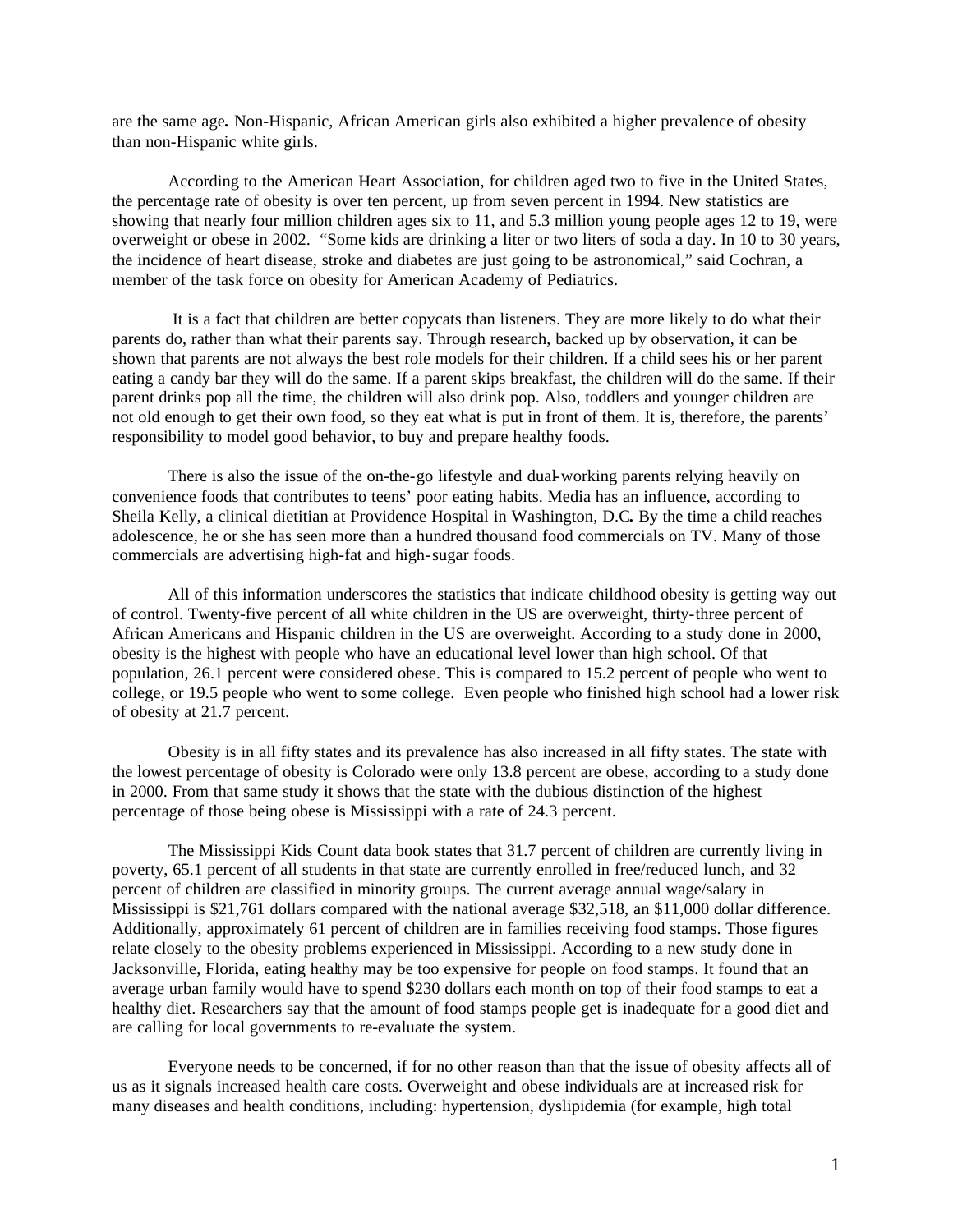cholesterol or high levels of triglycerides), type II diabetes, coronary heart disease, stroke, gallbladder disease, osteoarthritis, sleep apnea and respiratory problems, some cancers (endometrial, breast, and colon). Hospital costs that are associated with childhood obesity rose from \$35 million dollars in 1979 to \$127 million dollars in 1999

New studies from the Center for Disease Control and Prevention (CDCP) are suggesting that one in four overweight children is already showing early signs of type II diabetes. Also sixty percent of children that are overweight have at least one risk factor for heart disease. In eighty percent of the people who have type II diabetes and in seventy percent of people who have cardiovascular disease, the causes are related to obesity. Forty-two percent of breast and colon cancer diagnosed is among obese individuals. Thirty percent of gall bladder surgery is related to obesity. Twenty-six percent of obese people have high blood pressure. Ninety percent of type II diabetes is due to excess weight, lack or exercise, and poor diet. If type II diabetes continues to increase at its present rate, twenty-two million will have it in 2025. It is the sixth leading cause of death in the United States. It directly causes almost sixty thousand deaths each year and contributes to thousands more. Type II diabetes is preventable. Nine out of ten cases could be avoided if people would have taken simple steps to prevent it. So the questions that is left unanswered is, "If it could be prevented why don't people take the steps to prevent it?" and "Why are there so many people getting diagnosed with it when it's preventable?"

In a related issue, children that are obese have high cholesterol and blood pressure levels, which are risks factors for heart disease. Obesity cases a serve problem called sleep apnea, which is interrupted breathing while sleeping. In some cases this can lead to problems with learning and memory. Obese people have high incidence of orthopedic problems, liver disease, and asthma.

Obesity is the second leading cause of preventable deaths in the United States. The good news is there are ways we can prevent obesity, such as eating healthy. This does not always have to be expensive. A new study that was published in the Journal of the American Dietetic Associations shows just that. The participants where encouraged to limit food that was lower in nutrients and higher in calories and fat to no more than fifteen servings per week. At the end of the study, the families that took part put what they have learned into practice, making healthier choices and saw that their food costs actually dropped. Many consumers focus on the "high" cost of healthful foods like fruits and vegetables, but forget that high-fat meats, "convenience" food, snacks, bakery items, soft-drinks and other less nutritious goods can add up to significant expense. For most consumers, eating healthier is not just about adding more fruits and vegetables, it is also is about using them to replace high-calorie/high-cost foods. A more healthful diet may also reduce food costs when portion sizes are downsized to match actual physical hunger. Buying less food means food costs will go down. The study showed that the drop in food costs did not occur immediately. Most of the drop occurred six to twelve months after the program started. The study shows many other things. It demonstrated how, by just decreasing the amount of food that is lower in nutrients and higher in calories and fat by a little bit at a time, one will be eating a healthier diet. Another thing is that if one decreases the portion size, money will be saved through buying less food. Lastly, is shows that any family can do it because its not one of those high priced solutions. It is something anyone and everyone can do, no matter what the income.

The International Obesity Task Force is working with the World Health Organizations as part of the International Association for the Study of Obesity to help with this obesity epidemic. Experts agreed that, "Without societal changes, a steadily rising and already substantial proportion of adults will develop the many medical complications of obesity. Obesity's impact is so diverse and extreme that it should now be regarded as one of the greatest neglected public health problems of our time with an impact on health which may well prove to be as great as that of smoking."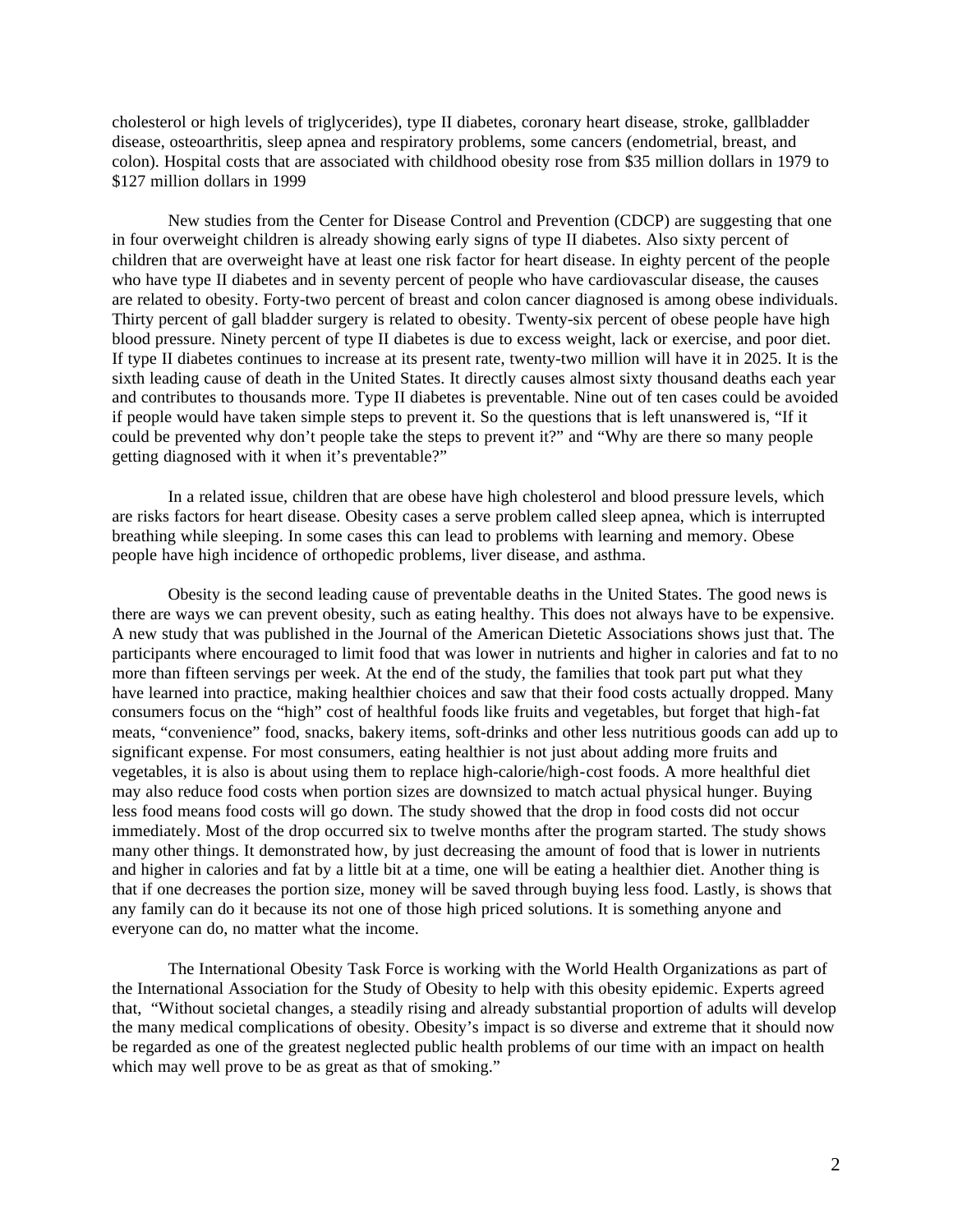The epidemic reflects the profound changes in society and in the behavioral patterns of communities over the last twenty to thirty years. The fundamental causes for the obesity epidemic are changing behaviors and lifestyles, especially diets. As part of the obesity study, the International Obesity Task Force is working with the World Health Organization on a three-year program of action. The program aims to

- Alert more governments and policy makers to problem
- Win their commitment to deal with the problem effectively
- Follow through to ensure that action is taken.

The taskforce has twenty-eight members and draws on the support of many more scientific experts around the world to develop its working group programs. It is working with International Association for the Study of Obesity members associations in thirty countries to improve awareness and understanding of the global epidemic.

Specifically here in the United States, more then a decade ago, the U.S. Department of Agriculture created a powerful and enduring icon- the Food Guide Pyramid. It is a simple illustration that conveys elements of a healthy diet. The Pyramid is taught in schools, appears in countless media articles and brochures, and even shows up on cereal boxes and food labels. In an effort to be more accurate as new nutritional information become available, in January of 2005, the U.S. Department of Agriculture created not just one pyramid, but six different pyramids with guidelines according to one's age, sex, and amount of physical exercise a person engages in over the period of an average day.



Based on the information you provided, this is your daily recommended amount from each food group.

| <b>GRAINS</b><br>6 ounces                                                                    | <b>VEGETABLES</b><br>2 1/2 cups                                                                                                                                                                                                                               | <b>FRUITS</b><br>1 1/2 cups                                                 | <b>MILK</b><br>3 cups                                                                                                                                      | <b>MEAT &amp; BEANS</b><br>5 ounces                                                                                                                    |
|----------------------------------------------------------------------------------------------|---------------------------------------------------------------------------------------------------------------------------------------------------------------------------------------------------------------------------------------------------------------|-----------------------------------------------------------------------------|------------------------------------------------------------------------------------------------------------------------------------------------------------|--------------------------------------------------------------------------------------------------------------------------------------------------------|
| <b>Make half your</b><br>grains whole<br>Aim for at least 3 ounces.<br>of whole grains a day | <b>Vary your veggles</b><br>Aim for these amounts<br>each week:<br>Dark green veggies<br>$=3$ cups<br><b>Orange veggies</b><br>$= 2$ cups<br>Dry beans & peas<br>$=$ 3 cups<br><b>Starchy veggles</b><br>$= 3$ cups<br><b>Other veggies</b><br>$= 6$ 1/2 cups | <b>Focus on fruits</b><br>Eat a variety of fruit<br>Go easy on fruit juices | Get your calcium-rich<br>foods<br>Go low-fat or fat-free when<br>you choose milk, yogurt,<br>or cheese                                                     | Go lean with protein<br>Choose low-fat or lean meats<br>and poultry<br>Vary your protein routine-<br>choose more fish, beans,<br>peas, nuts, and seeds |
|                                                                                              | Find your balance between food and physical activity<br>Be physically active for at least 30 minutes most days of the week.                                                                                                                                   |                                                                             | Know your limits on fats, sugars, and sodium<br>Your allowance for oils is 5 teaspoons a day.<br>Limit extras-solid fats and sugars-to 195 calories a day. |                                                                                                                                                        |

This chart could apply to the mother of the 'family' in Mississippi who is thirty-five years old and gets less than 30 minutes of exercise a day. The chart would be based on a 1,800-calorie plan. It says that she should be eating 6 oz. of grains, 2.5 cups of vegetables, 1.5 cups of fruit, 3 oz. of milk and 5 oz. of meat a day. The pyramid also points out that the aim is to consume 3 whole grains a day. The USDA says to try to vary one's vegetables and set a goal for: 3 cups of dark green vegetables, 2 cups of orange vegetables, 3 cups of dry beans & peas, 3 cups of starchy vegetables, and 6.5 cups of other vegetables weekly. The USDA also wants people to consume 5 teaspoons of oils daily while making the recommendation of limiting extra fats and sugars to 195 calories daily.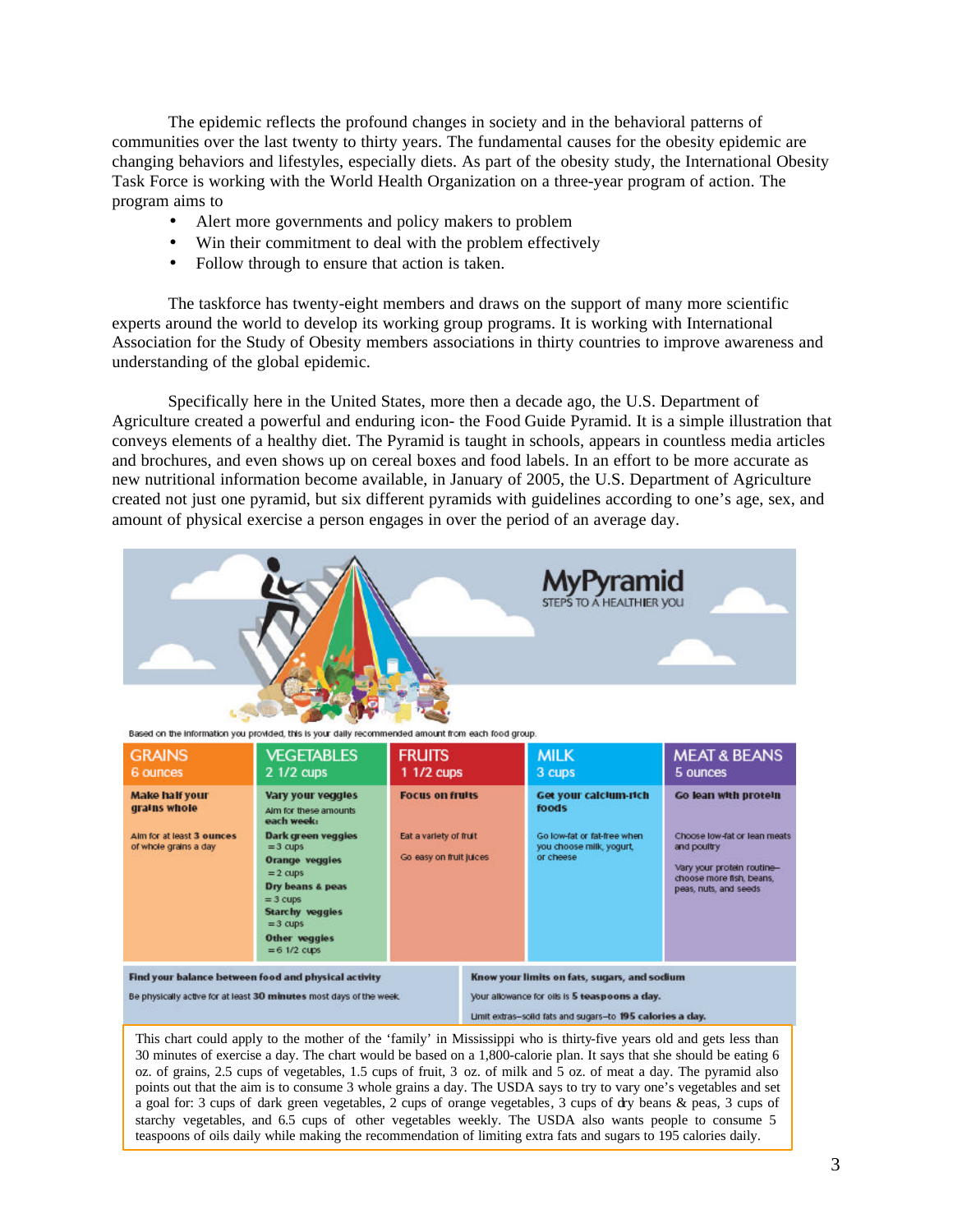Reflecting a more contemporary and practical approach, MyPyramid, as the new approach is called, does not focus on food groups alone. It also discusses:

- Activity as a reminder that daily activity is crucial
- Moderation to illustrate that some foods, while they may be eaten, need to be restricted in portion size (e.g. sugars)
- Personalization to reflect the fact that each person needs to adjust diet and exercise to meet their individual needs
- Proportionality to suggest how much each person should consume from each food group
- Variety illustrating the need to eat foods from all food groups
- Gradual Improvement reminds all that through slow, but consistent steps, we can all improve our nutritional and health habits

Rather than fall into old habits, improvements can be made in the issue of obesity if people had access to the fresh food like fruits, vegetables, cheese (dairy), and lean meat. As stated above, it does not require the South Beach Diet program and its \$65 cost over thirteen weeks plus the cost of food. Nor would it be necessary to use Jenny Craig at a cost of \$20 for the first 20 pounds, then a dollar for every pound after that, plus the cost of their food products for at least \$22 a week. It does not require a gym membership that can run anywhere from \$100 to 5\$00 per month. Now, that may not sounds like a lot of money, but think about it when a person is making \$11,000 less then the national average, and there is a family to provide for. All that money adds up and it could have spent it on an adequate house, some clothes or something that is a necessity. So just saying 'eat healthy and work out' does not always work when you do not have the money.

Other than following the above USDA guidelines, what my family in Mississippi can do to begin to address the problem is as follows. They can start to cut down on the portion serving that they are eating. They can also limit the amount of food that is lower in nutrients and higher in calories and fat. They can set some time aside as a family three nights a week and do some enjoyable of activity like play a sport, do sit-ups or push-ups, just something to get the blood moving and the heart pumping. Since they have to walk to and from the bus stop on their way back, or on there way there if they do not mind getting sweaty, they can run all the way or part of the way. The key is to take little steps though. If one tries to begin with big steps it might be easier to become discouraged and therefore, easier to quiet and give up.

Obesity means that there is an unhealthy amount of body fat, which is measured by the Body Mass Index (your BMI). Who is to blame for what scientists are calling a global epidemic? Fast Food? Cars? Television? Technology? One cannot blame any of those, even though they are all factors that contribute to the problem. The only thing we can blame is the lifestyle we have come to live in today's society. We can also blame ourselves for not doing much about it and contributing to this type of lifestyle. But with no one thing really to blame that means there are a potentially unlimited number of things one can do to fix it. All those factors contribute to the problem. With small steps toward change, eventually they can all improve.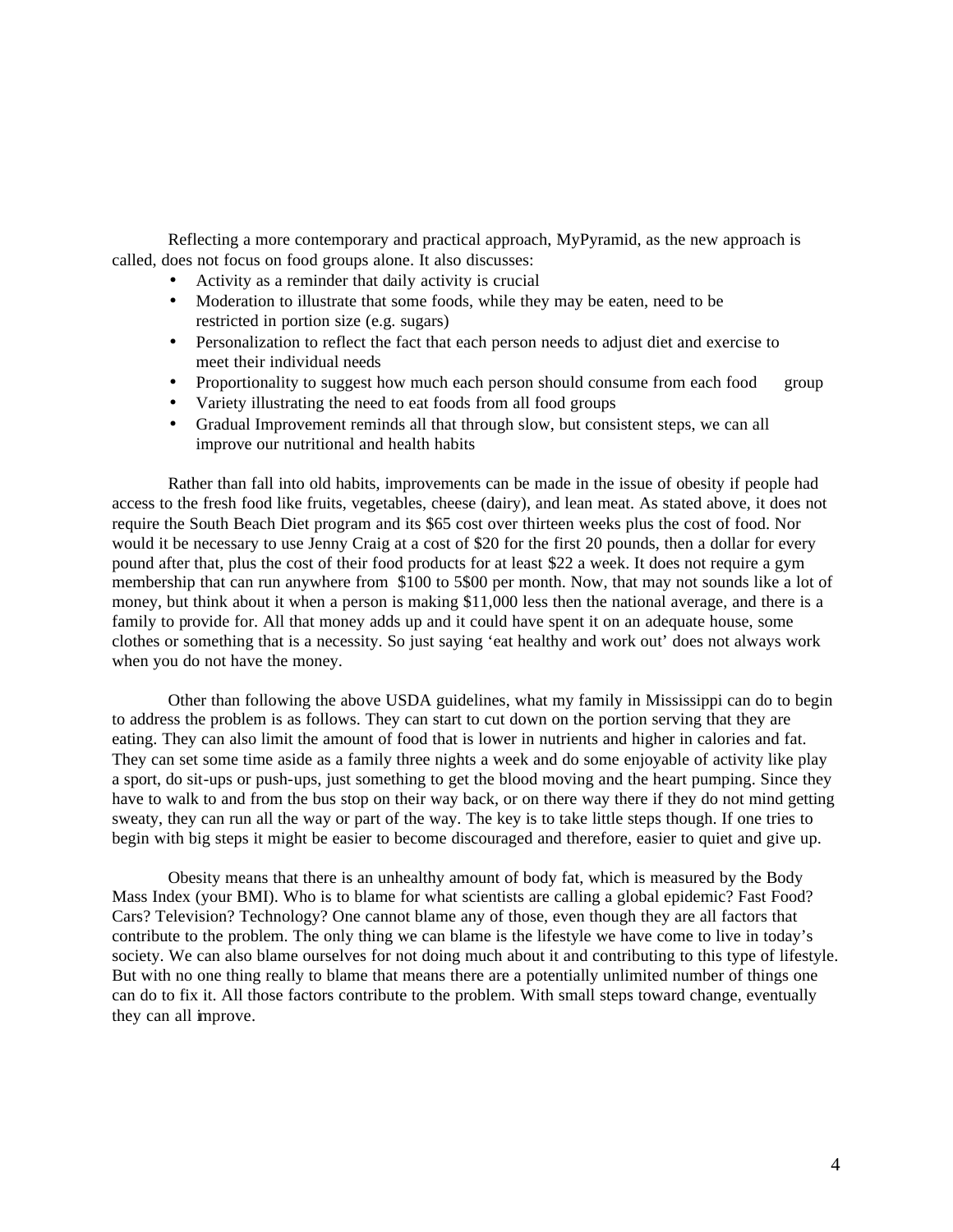## Bibliography

New Dietary Guidelines Will Help Americans Make Better Food Choices, Live Healthier Lives. US Department of Agriculture, Wednesday, Jan. 12, 2005 http://www.usda.gov/wps/portal/!ut/p/\_s.7\_0\_A/7\_0\_1OB?contentidonly=true&contentid=2005/01/0012. xml

Center for Disease Control http://www.cdc.gov/nccdphp/dnpa/obesity/

Chronic Hunger and Obesity Epidemic Eroding Global Progress. Worldwatch.org, March 04, 2000 http://www.worldwatch.org/press/news/2000/03/04/

State of the World 2004: The State of Consumption Today. http://www.worldwatch.org/live/discussion/89/

World Health Organization (WHO). Wed Sep 3, 2003. http://www.who.int/nut/research1.htm

World Health Organization (WHO). Wed Sep 3, 2003. http://www.who.int/nut/trans.htm

Worldwatch Institute. March 2000 http://www.worldwatch.org/pubs/paper/150/

A Global Epidemic in the Making? *The Globalist*. August 11, 2002. http://www.theglobalist.com/DBWeb/printStoryId.aspx?StoryId=2599

Obesity in the United States: A Worrisome Epidemic. *The Physician and Sportsmedicine*, Vol. 31 No. 11, November 2003. http://www.physsportsmed.com/issues/2003/1103/crespo.htm

Eating Too Expensive for Food Stamps. *First Coast News,* Healthy www.firstcoastnews.com

American Obesity Association, AOA Fact Sheets: Obesity in the U.S. http://www.obesity.org/subs/fastfacts/obesity\_US.shtml

Obesity: Meaning. *Explanation Guide*. http://explanation-guide.info/meaning/Obesity.html

Study Shows Healthy Eating Can Be Cheap. *Diabetic Gourmet Magazine* http://diabeticgourmet.com/articles/272.shtml